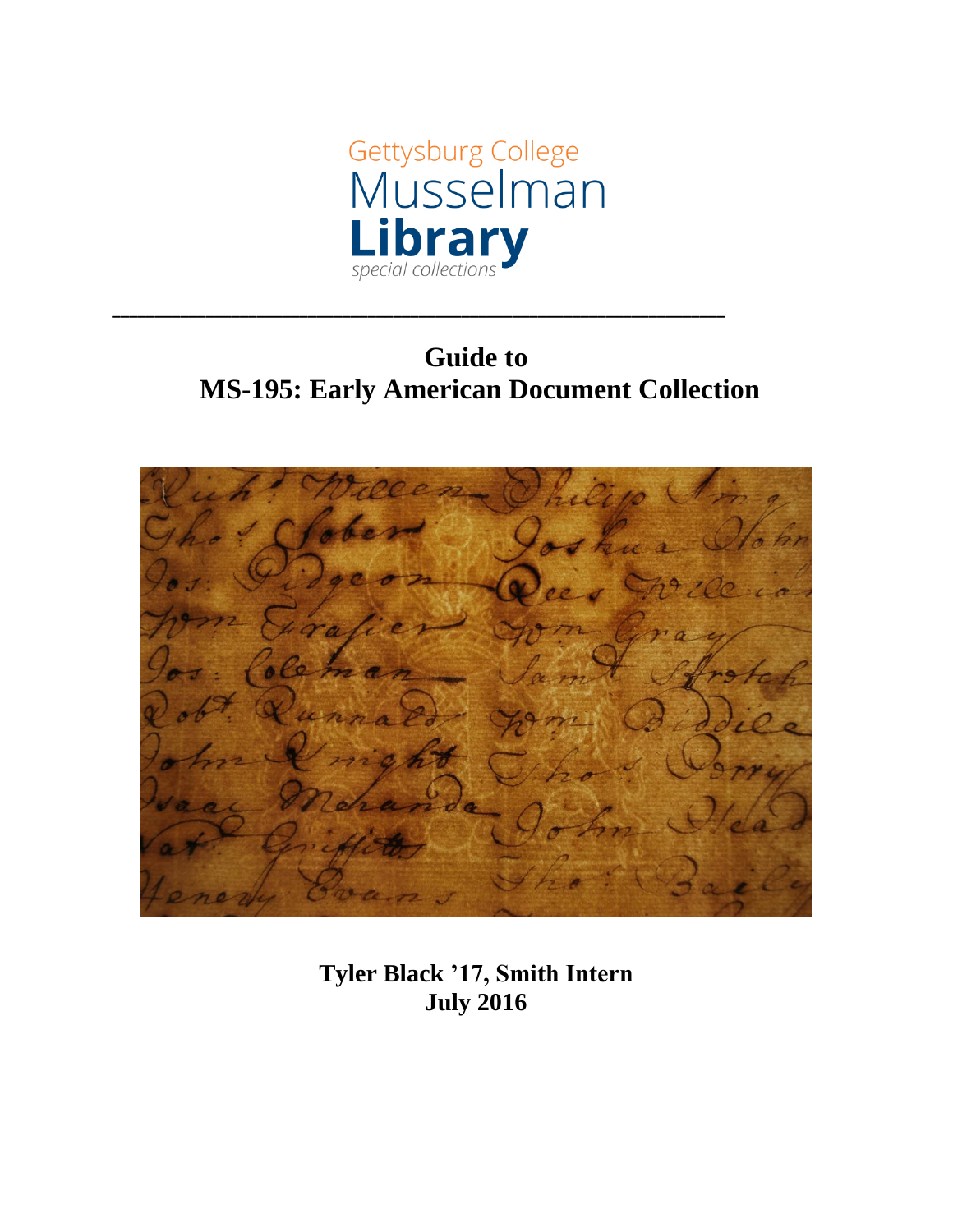### **MS – 195: Early American Document Collection**

(2 boxes, 2.87 cubic feet)

Inclusive Dates: 1685-1812 Bulk Dates: 1727-1728; 1775-1787

*Processed by: Tyler Black '17 July 2016*

### **Provenance**

The Early American Document Collection is an artificial collection comprised of Colonial Era documents from a variety of donors and locations. Most are land and legal documents from Pennsylvania.

Many of the documents in this collection were donated to Gettysburg College before the existence of Special Collections, thus there is no known donation information or accession records.

Available provenance notes include:

- "Presented in memory of E.C. Goebel by his wife Janet C. Goebel"
	- o Land Indenture for John Beard, from Samuel Miller and Wife, February 15, 1812
- Rosenberger Collection
	- o Land Deed for Tench Francis, from William Gregory, August 20, 1787
	- o Land Deed for Henry Drinker, from Tench Francis, May 23, 1794
	- o Land Grant for Henry Drinker, from Tench Francis and William Gregory, October 10, 1796
- Donation of John George Butler (1826-1909), Class of 1850, College Trustee. Acquired from Philadelphia City Archives
	- o Letter from Jos. Stamson to Rev. Benjamin Colman of Boston, containing a Catalog of Assorted Books, March 20, 1717
- Donation from Stanley L. Klos, 2005 (Accession 2005-0291)
	- o Land Deed for Samuel Dilworth in Northumberland County, signed by Thomas Mifflin, 3 March 1794
- Purchase from William Reese (formerly VFM on "Thomas, Charles Secretary of the Continental Congress," accession 2015-0097)
	- o Resolution from the Continental Congress Requisitioning Flour for the Continental Army, December 11, 1779
- Purchase from Denning House Antiquarian Books and Manuscripts (formerly VFM on "Uniform for the Army of the United States (1799)," accession 2012-1120)
	- o Broadside describing the Uniforms of the New American Army, January 9, 1799
- Pennsylvania Hall Vault
	- o Broadside titled "An Indian's Speech, in Answer to a Sermon presented by a Sweedish Missionary at Cannestoge / Anno Domini 1710," 1781
- Purchase from Kurt Gippert Books o Land Indenture from William Penn to Joseph Baynes, 1683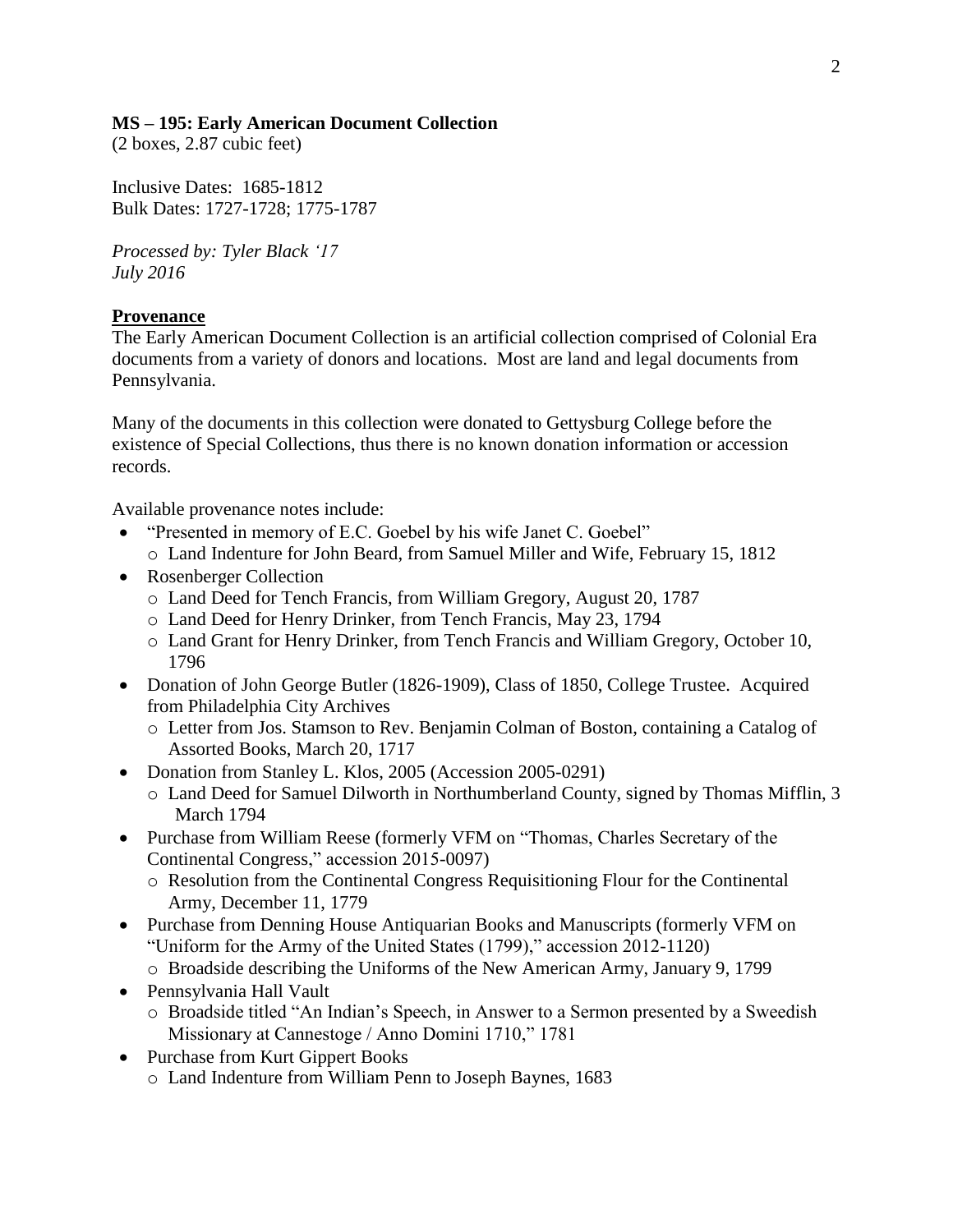#### **Historical Note**

 $\overline{a}$ 

The Early American Documents Collection has great variety in its subjects. Many of the court, petition, and survey documents concern the wards and organization of colonial Philadelphia. Philadelphia first organized into the ward system in 1705. The City Council organized portions of the city into ten wards; this collection has all of the ward survey documents from April 2, 1728, minus the Dock Ward return (if one was completed). It is not known how often this type of survey was conducted. This ward system would be retained for eighty years.<sup>1</sup> The collection also has manuscripts from early mayors in Philadelphia. The Mayor of Philadelphia, from 1701 to 1775, was appointed by the colonial Common Council every October to a one-year term. The two mayors found within the documents are William Fishbourn (in office 1719-1722) and Thomas Lawrence (in office 1727-1729; 1734-1735; 1749-1750; 1753-1754).<sup>2</sup>

The material with which the documents were produced can also be telling. More precious documents, meant to be preserved rather than disposed of, would be committed to parchment, made of stretched animal hides. The vast majority of the manuscripts and otherwise printed documents in this collection are of handmade, chain-laid paper, identifiable by the faint lines when the paper is exposed to light. Woven handmade papers, as well as machine-made papers, would not come into common production and use until the late 1700s and early 1800s. Many of the papers in the collection have a small hole in the top left corner, an indicator that they would have been bound with cord for grouping.<sup>3</sup> A trademark of the handmade chain-laid papers was the watermark, a hidden symbol laid into the paper itself by the papermaker for recognition. Papermaking in general did not start in America until 1690, when Germantown settler and German immigrant William Rittenhouse started domestic production. His descendants, notably Klaus Rittenhouse, also produced paper. Others families and individual papermakers, like Frederick Bicking, also began papermaking. Each of these papermakers had their own watermarks for identification. As an example in the collection, the "KR" watermark is that of Klaus Rittenhouse. Sourcing the papermaker can speak to connections between its production and use, like an imported paper being used on an important document, rather than a domestic product. Watermarks may also be cut during the cutting of the paper itself, meaning that two sheets of paper can be identified as coming from the same larger sheet (there is an example of such in the collection, also a "KR"). A majority of the handmade chain-laid papers in this collection contain watermarks, as simple as an "H" or as elaborate as the crest of Amsterdam. An album of the watermark photographs in the collection is also available digitally through Special Collections.

Three of the documents in the collection are published in German. These announcements would have been directed towards the German-speaking peoples in Pennsylvania, known as the Pennsylvania Dutch. Since 1683, Germans had been immigrating to William Penn's religiouslytolerant colony. These persecuted Germans founded Germantown, just outside Philadelphia. The German-speaking population boomed over the next century, as more Anabaptist groups, such as the Amish and Mennonite, found homes in southern Pennsylvania. Other Germans,

<sup>&</sup>lt;sup>1</sup> Philadelphia City Archives. "Chronology of the Political Subdivisions of the City of Philadelphia, 1705-1854." Accessed June 25, 2016.<http://www.phila.gov/phils/docs/inventor/graphics/wards/wards2.htm>

<sup>&</sup>lt;sup>2</sup> Philadelphia City Archives. "Mayors of the City of Philadelphia 1691-2000." Accessed June 30, 2016. [http://www.phila.gov/phils/mayorlst.htm.](http://www.phila.gov/phils/mayorlst.htm)

<sup>&</sup>lt;sup>3</sup> Mary Wootten, conservator at Gettysburg College Special Collections.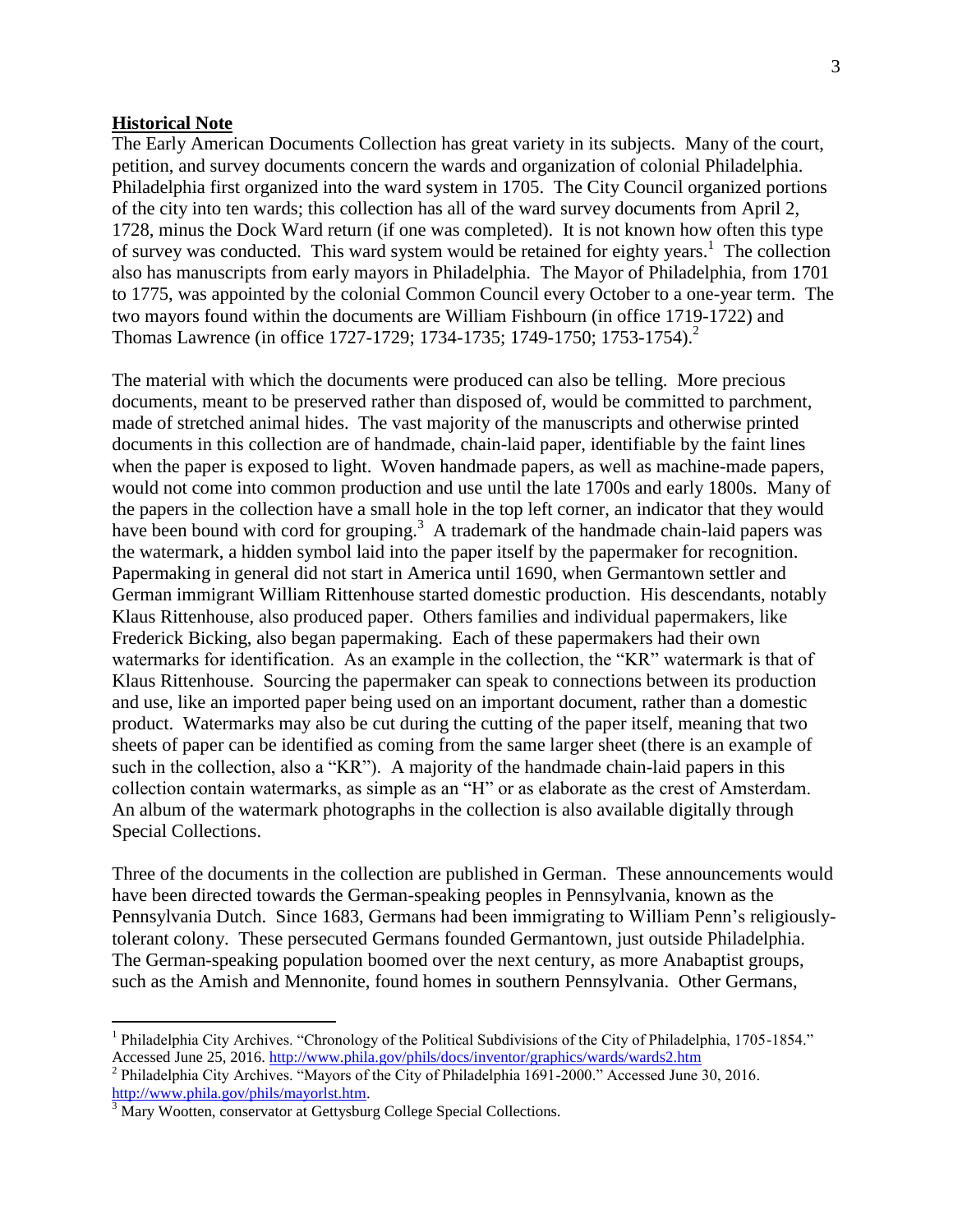inspired by the promises of indentured servitude and new life, also immigrated to the region in the early to mid-1700s. By the Revolution, when the German broadsides in the collection were published, about a third of Pennsylvanians were of German heritage. The number of Germans grew as thousands of Hessian mercenaries from the British forces defected during the Revolution to start a new life among the Pennsylvania Dutch. 360,000 German Americans lived in the now-United States by 1800.<sup>4</sup>

#### **Languages**

English German

### **Scope and Content Notes**

The Early American Document Collection contains broadsides, manuscripts, and other material from the colonial era and early republic. The material covers a broad range of subjects, mostly pertaining to administration in colonial Philadelphia, and the American Revolution. The series listing below further specifies the subject areas within the collection. Possible research topics include: colonial-era legal, land, or government documentation, the influence of broadside announcements, the use of German in colonial American documents, and for a general investigation into the happenings of the Continental Army. The military documents are more sparse in subject area, and do not include engagement information. The dates are largely bulked from 1727-1728, and also from 1775-1787. The collection does not contain mid-century documents pertaining to topics like the French and Indian War, or specific topics on daily colonial life.

The Early American Document Collection also contains a strong variety of colonial watermarks, from domestic and foreign paper. Possible research topics concerning watermarks include: sourcing of the papermaker, the inspiration behind the designs, the region of production, the trade connections between papermaker and user, and the connections between documents with the same watermarks. Further historical information on the use of watermarks in early American documents can be found in the historical notes above.

### **Subjects**

 $\overline{a}$ 

Adams, John Broadsides – Pennsylvania – Pennsylvania Dutch Country – History Broadsides – United States **Courts** Economic Surveys – United States Land Grants – Pennsylvania (also Land Titles – Pennsylvania) Pennsylvania – History Pennsylvania – History – Colonial period, ca. 1600-1775 Pennsylvania – History – Revolution, 1775-1783

<sup>4</sup>GaleGroup US History. "German Immigration." Accessed July 7, 2016. [http://ic.galegroup.com/ic/uhic/ReferenceDetailsPage/ReferenceDetailsWindow?zid=a1bdd01f59dacbddab4e6bea68](http://ic.galegroup.com/ic/uhic/ReferenceDetailsPage/ReferenceDetailsWindow?zid=a1bdd01f59dacbddab4e6bea68b2a54e&action=2&documentId=GALE%7CCX3436800018&userGroupName=gray02935&jsid=f6ef0c62ec142c368bfc2a12c90b49ea) [b2a54e&action=2&documentId=GALE%7CCX3436800018&userGroupName=gray02935&jsid=f6ef0c62ec142c36](http://ic.galegroup.com/ic/uhic/ReferenceDetailsPage/ReferenceDetailsWindow?zid=a1bdd01f59dacbddab4e6bea68b2a54e&action=2&documentId=GALE%7CCX3436800018&userGroupName=gray02935&jsid=f6ef0c62ec142c368bfc2a12c90b49ea) [8bfc2a12c90b49ea.](http://ic.galegroup.com/ic/uhic/ReferenceDetailsPage/ReferenceDetailsWindow?zid=a1bdd01f59dacbddab4e6bea68b2a54e&action=2&documentId=GALE%7CCX3436800018&userGroupName=gray02935&jsid=f6ef0c62ec142c368bfc2a12c90b49ea)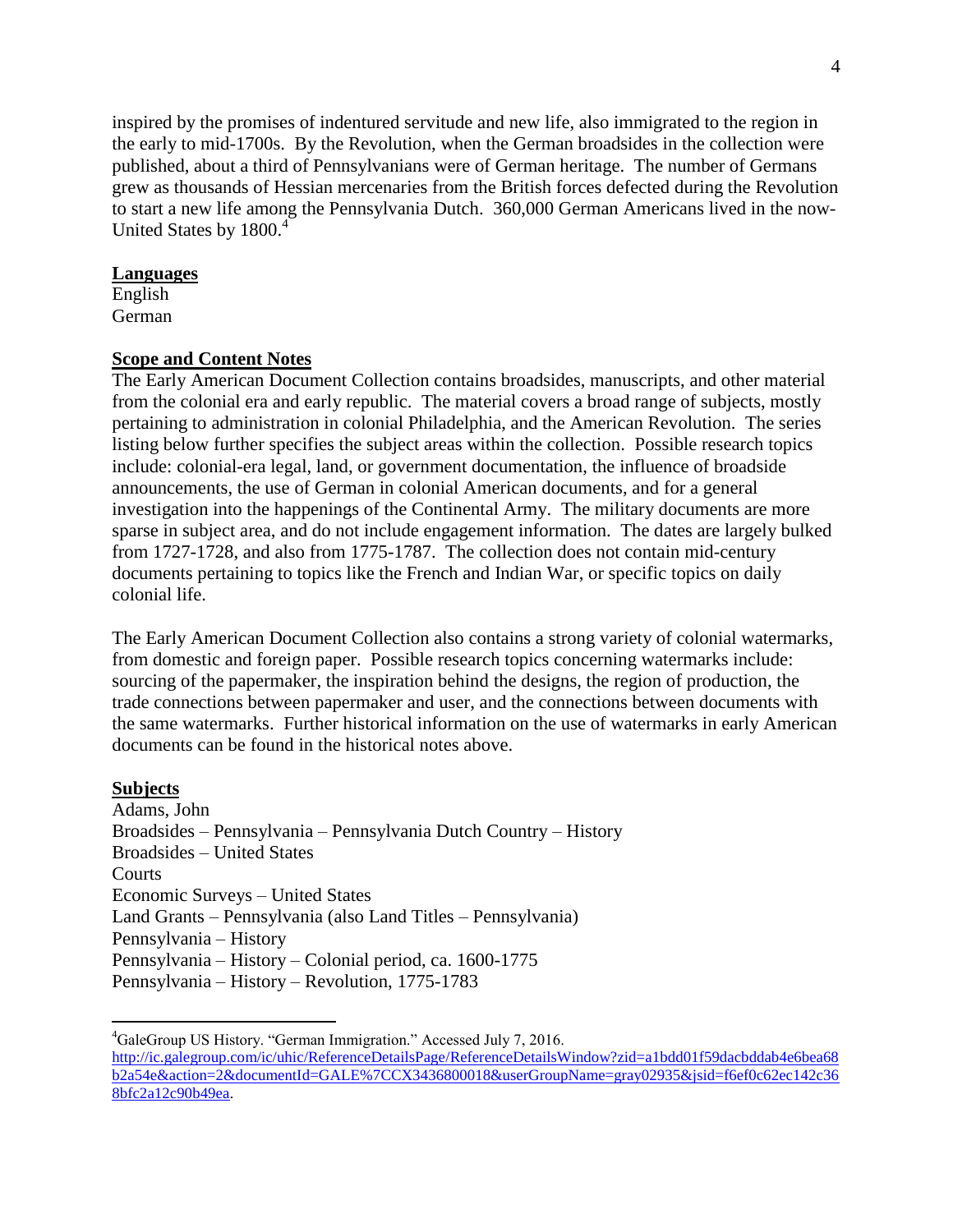Philadelphia (Pa.) – History Philadelphia (Pa.) – History – Colonial period, ca. 1600-1775 Philadelphia (Pa.) – History – Revolution, 1775-1783 Philadelphia (Pa.) – Politics and government **Petitions** United States – History United States – History – Colonial period, ca. 1600-1775 United States – History – Religious aspects United States – History – Revolution, 1775-1783 United States – History – Revolution, 1775-1783 – Propaganda United States – History – 1783-1815 Washington, George, 1732-1799

### **Series Description**

This collection is divided into eight Series. **Series 1**: German-language Declaration of Independence, **Series 2**: Military Documents, **Series 3:** Court Documents, **Series 4:** Land Indenture and Ownership Documents, **Series 5:** Return Survey Manuscripts for the City of Philadelphia Wards, **Series 6**: Manuscripts from the Mayors of Philadelphia, **Series 7:**  Documents concerning Religious Affairs, **Series 8**: Catalog Manuscript

*Series 1* consists of a German-language Declaration of Independence for the United States, published in Philadelphia by the Continental Congress, 1776. The original is a vaulted item, and the photocopy of the document is within the collection box.

*Series 2* consists of early American military documents, ranging in date from 1775-1799. The various forms of documents include broadside announcements (in German and English), a congressional resolution, and a parchment certificate.

**Series 3** consists of early American court documents, from about 1727-1728. The records from Philadelphia are general court reports and "Quarter Session" petitions.

*Series 4* consists of land and ownership documents, ranging in date from 1685-1812. The series contains Pennsylvania land deeds or grants, and land indenture certificates. Box 2 (Oversized) is a continuation of Series 4.

*Series 5* consists of return survey manuscripts for the wards of Philadelphia, likely all from 1728. *Series 6* consists of manuscripts from early mayors of Philadelphia, ranging in date from 1721/2

– 1728. The manuscripts include mayor orders, as well as attached jury lists.

*Series 7* consists of early American documents concerning religious affairs, ranging in date from 1781-1799. The documents are broadsides, in English.

*Series 8* consists of a manuscript letter, dated 1717, containing a catalog of books.

#### **Box List**

#### **Box 1**

1-0 Finding Aid and former Broadside Listing

### **Series 1 – German-language Declaration of Independence**

1-1 Declaration of Independence, written in German, published in Philadelphia, 1776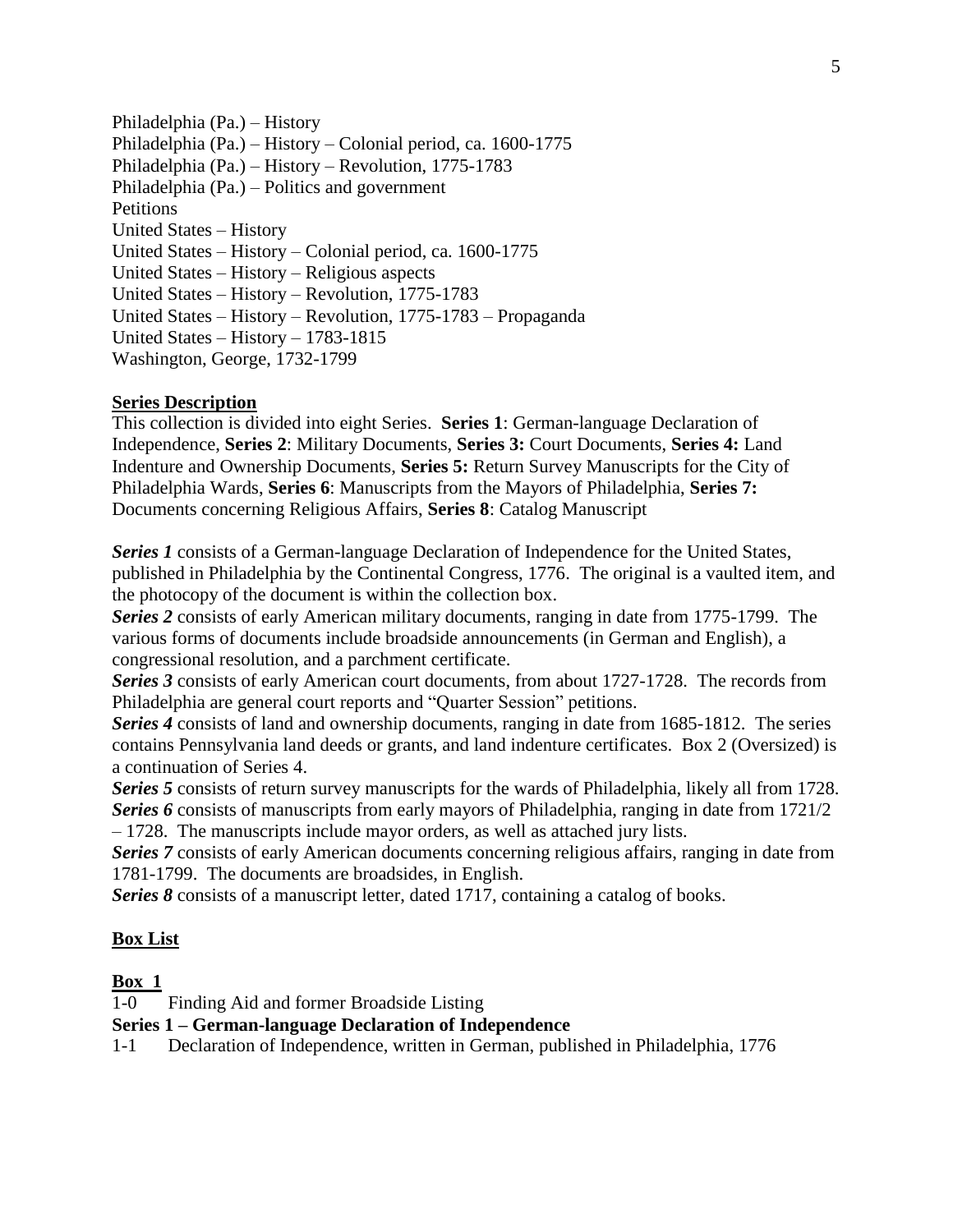## **Series 2 – Military Documents**

- 1-2 Revolutionary War Period Documents, 1774 1783
	- German-language broadside warning Philadelphia residents that British soldiers are closing Boston Port due to the Trade Act, May 1774
	- German-language broadside notifying Pennsylvanians of General Charles Lee and the forthcoming military aid, and instructing locals to continue resistance against the British Army, December 10, 1776
	- Broadside announcement warning Pennsylvanians that the British Army is targeting Philadelphia, and that militia must be ready, April 9, 1777
	- Broadside resolution from the Continental Congress requisitioning flour for the Continental Army, December 11, 1779
- 1-3 Post-Revolution Documents, 1784 1799
	- Parchment certificate of membership for the Society of the Cincinnati, awarded to Thomas Dungan, signed by Henry Knox and George Washington, October 31, 1785
	- Broadside describing the uniforms of the new American Army, January 9, 1799

# **Series 3 – Court Documents**

- 1-4 Philadelphia Court Records
	- Court record describing Lock, John and the mistreatment of servant Mary Harrell, March 8
	- Court record describing Brooks, Charles and a theft of goods, March 28
	- Court record describing Carr, James and a liquor infraction, March 28
	- Court record describing Lock, John and the mistreatment of servant Mary Harrell, March 28
- 1-5 Philadelphia Quarter Session Petitions, 1728
	- Petition from Carr, James to the Mayor Recorder and Aldermen
	- Petition from Chester, Samuel to the Mayor Recorder and Alderman Justices, April 3, 1728
	- Petition from Durell, Moses to the Mayor Recorder and Aldermen
	- Petition from Flower, Sarah, and her sister Mary, to the Court Justices
	- Petition from Roberts, John to the Mayor Recorder and Aldermen, April 1728
	- Petition from Symmons, Samuel to the Mayor Recorder and Aldermen

# **Series 4 – Land Indenture and Ownership Documents**

- 1-6 Land Deeds and Grants, 1787-1796
	- Land deed for Tench Francis, from William Gregory, August 20, 1787
	- Land deed for Samuel Dilworth in Northumberland County, signed by Thomas Mifflin, March 3, 1794
	- Land deed for Henry Drinker, from Tench Francis, May 23, 1794
	- Land grant for Henry Drinker, from Tench Francis and William Gregory, October 10, 1796
- 1-7 Land Indenture, 1812

 Land indenture for John Beard, from Mr. and Mrs. Samuel Miller, February 15, 1812 NOTE: Series continued in Box 2

# **Series 5 – Philadelphia Return Survey Manuscripts**

1-8 Return Survey Manuscripts from Philadelphia, 1728

• Return Survey for the "Chosnot" [Chestnut] Ward, undated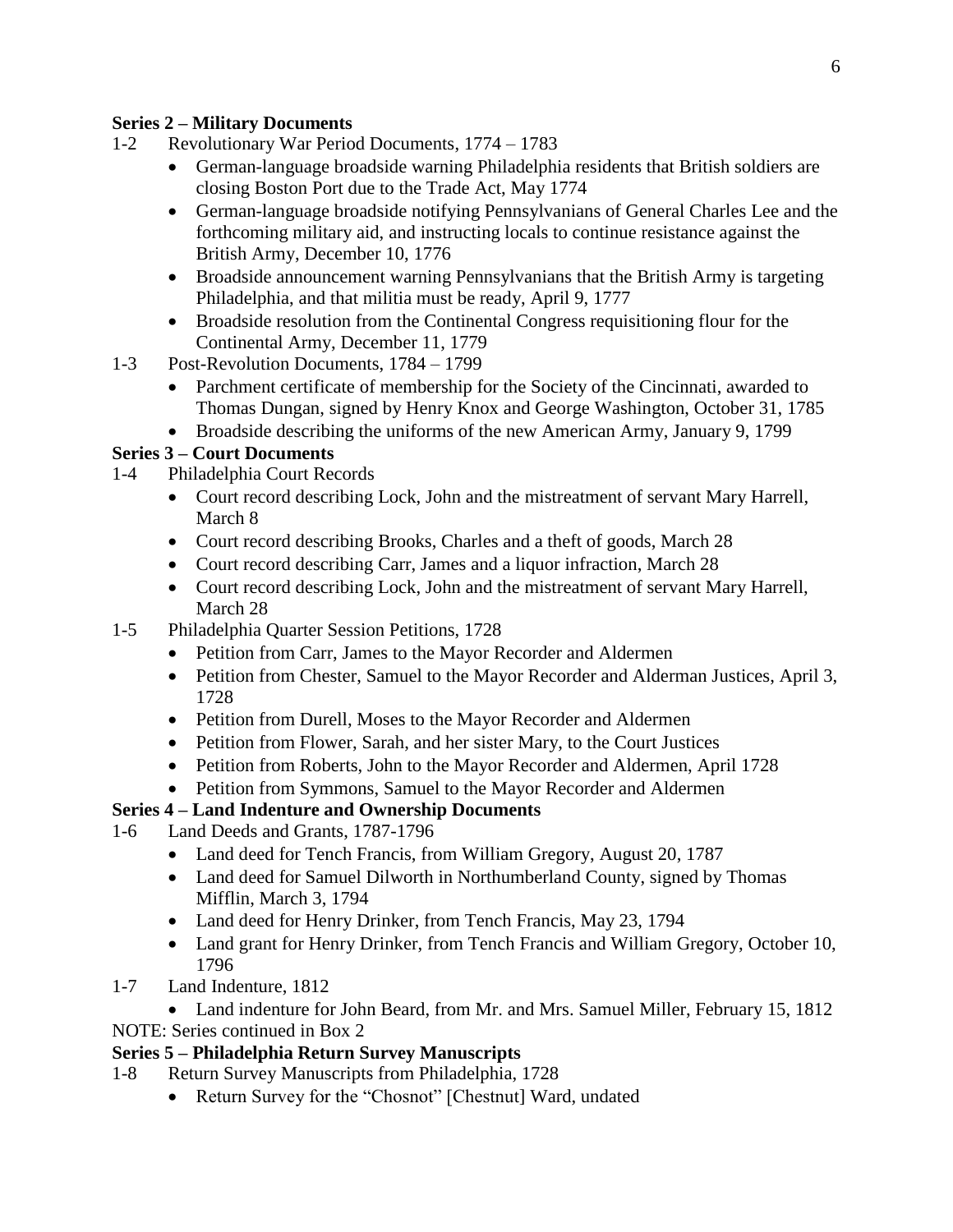- Return Survey for the High Street Ward, undated
- Return Survey for the Lower Delaware Ward, April 2, 1728
- Return Survey for the Middle Ward, April 2, 1728
- Return Survey for the Mulberry Ward, April 2, 1728
- Return Survey for the North Ward, undated
- Return Survey for the South Ward, undated
- Return Survey for the "Uper" Delaware Ward, undated
- Return Survey for the Walnut Ward, April 2, 1728

# **Series 6 – Manuscripts from the Mayors of Philadelphia**

- 1-9 Orders and Jury Listings from the Mayors of Philadelphia, 1721/2-1727/8
	- Order from Mayor William Fishbourn to his Sheriff and constables, March 10, 1721/2
	- Grand and Petty Jury listing, April 3, 1722
	- Order from Mayor Thomas Lawrence to his Sheriff and constables, accompanied by a Grand and Traverse Jury listing, April 2, 1728
	- Sheet of paper with inscriptions "Presented by Dr. Patterson" and "April"
	- Sheet of paper with inscriptions "Presented by Dr. Patterson" and "1728"

# **Series 7 – Documents concerning Religious Affairs**

- 1-10 Broadside Documents concerning Religious Affairs, 1781-1799
	- Broadside titled "An Indian's Speech, in Answer to a Sermon presented by a Sweedish Missionary at Cannestoge / Anno Domini 1710," 1781
	- Broadside proclamation from John Adams recommending April 25 to be a religious day of Thanksgiving, March 6, 1799

## **Series 8 – Catalog Manuscript**

1-11 Letter from Jos. Stamson to Rev. Colman of Boston, containing a book catalog, March 20, 1717

# **Box 2 (Oversized)**

### **Series 4 – Land Indenture and Ownership Documents (cont.)**

2-1 Land Indenture from William Penn to Joseph Baynes, 1683

### **Removed from Collection**

"Woodtax made for school district number two," November 10, 1828 Location: Thrall Library in Middletown, New York

Jesuit Letter, sent to London, on the happenings in Rome, 1777 Location: Vertical File Manuscript Collection

### **Related Collections**

American Revolution Book Collection

VFM-42: Vertical File on "Duquesne, Fort," containing a photocopy of a 1758 report claiming British victory and capture of Fort Duquesne ("now Pittsbourg")

VFM-110: Vertical File on "Paper Money – United States," containing a two-dollar note from 1776